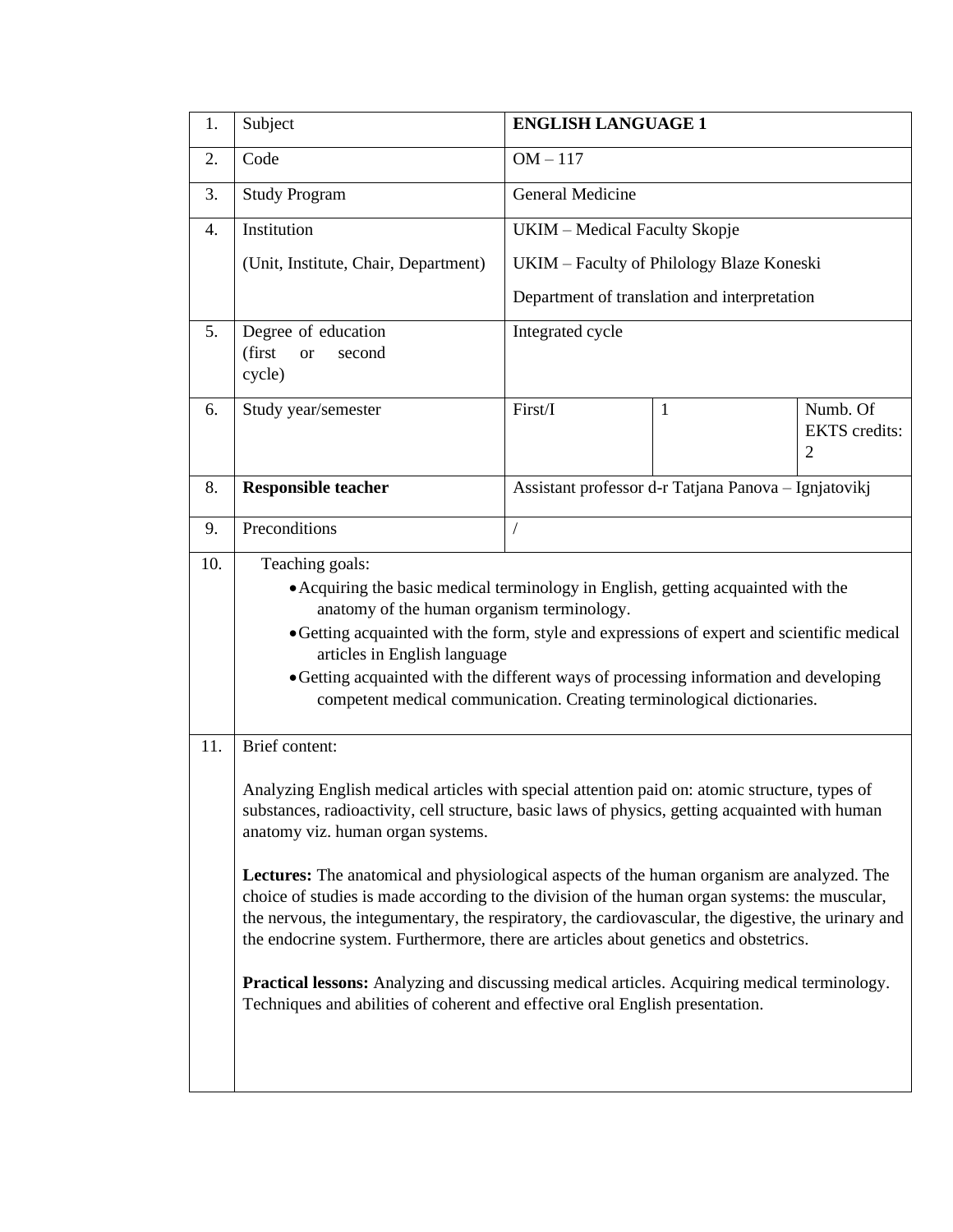| 12.                         | Methods of studying:                                                                                                                  |                                                            |                           |                       |                                                                             |            |              |
|-----------------------------|---------------------------------------------------------------------------------------------------------------------------------------|------------------------------------------------------------|---------------------------|-----------------------|-----------------------------------------------------------------------------|------------|--------------|
|                             | Lectures and practical lessons, consultations, projects (home assignments, papers), individual<br>learning at home (exam preparation) |                                                            |                           |                       |                                                                             |            |              |
| 13.                         | Total available time:                                                                                                                 |                                                            |                           |                       | 60 lessons                                                                  |            |              |
| 14.                         | Organization of the course                                                                                                            |                                                            |                           |                       |                                                                             |            |              |
| 15.                         | Forms of teaching<br>activities                                                                                                       |                                                            | 15.1.                     |                       | Theoretical course                                                          | 15 lessons |              |
|                             |                                                                                                                                       |                                                            | 15.2.                     |                       | Practical course, Seminars<br>15 lessons                                    |            |              |
| 16.                         | Other forms of activities                                                                                                             |                                                            | 16.1.                     | Practice              |                                                                             |            |              |
|                             |                                                                                                                                       |                                                            | 16.2.<br>Individual tasks |                       |                                                                             |            |              |
|                             |                                                                                                                                       |                                                            | 16.3.                     |                       | Individual (home) learning                                                  |            |              |
| 17.<br>Method of assessment |                                                                                                                                       |                                                            |                           |                       |                                                                             |            |              |
|                             | 17.1                                                                                                                                  | <b>Tests</b>                                               |                           | Continuous assessment |                                                                             |            |              |
|                             |                                                                                                                                       | Final exam                                                 |                           |                       |                                                                             |            | Min.-max.    |
|                             |                                                                                                                                       |                                                            | Written exam              |                       | points                                                                      |            | $25 -$<br>40 |
|                             |                                                                                                                                       |                                                            | Oral exam*                | $6=28-30$ points      | points<br>*10=42-45 points; 9=38-41 points; 8=35-37 points; 7=31-34 points; |            | $-45$<br>28  |
|                             | 17.2                                                                                                                                  | Seminar<br>paper/project<br>(oral/written<br>presentation) |                           | Seminar paper         | points                                                                      |            | Min.-max     |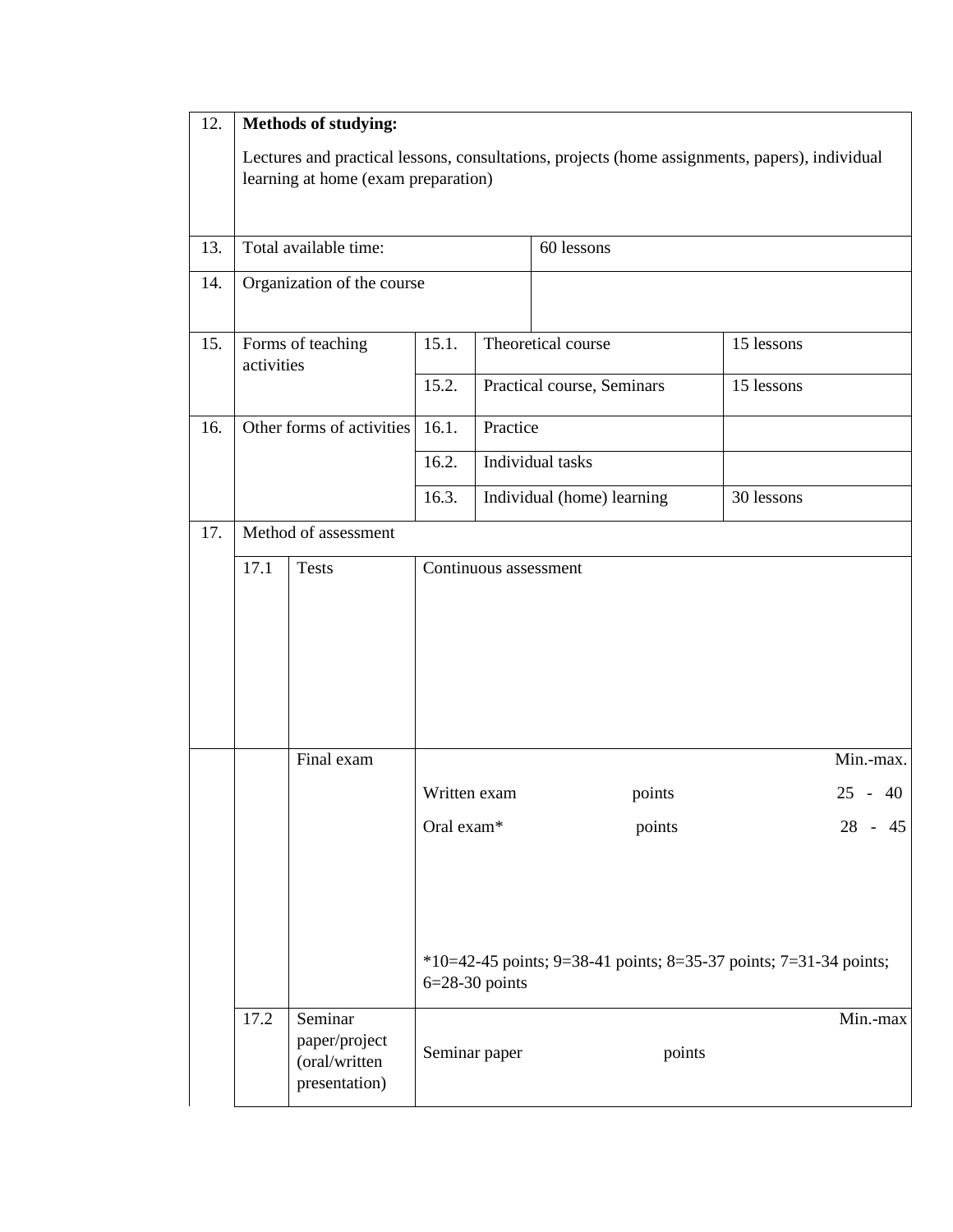|     | 17.3                                                    | Active           |                 |                                                                                                                                                                     |          |                                                |                                                        | Min.-max.      |  |
|-----|---------------------------------------------------------|------------------|-----------------|---------------------------------------------------------------------------------------------------------------------------------------------------------------------|----------|------------------------------------------------|--------------------------------------------------------|----------------|--|
|     |                                                         | participation    |                 | Lectures <sup>*</sup>                                                                                                                                               |          | points                                         |                                                        | $1 - 5$        |  |
|     |                                                         |                  |                 | Practical lessons **                                                                                                                                                |          | points                                         | 6                                                      | $-10$          |  |
| 18. | Grading criteria                                        |                  |                 | up to 59 points                                                                                                                                                     |          |                                                |                                                        | $5$ (five) $F$ |  |
|     |                                                         | (points / grade) |                 | from $60$ to $68$ points                                                                                                                                            |          | $6$ (six) E                                    |                                                        |                |  |
|     |                                                         |                  |                 | from 69 to 76 points                                                                                                                                                |          |                                                | 7 (seven) D                                            |                |  |
|     |                                                         |                  |                 | from 77 to 84 points                                                                                                                                                |          | $8$ (eight) C                                  |                                                        |                |  |
|     |                                                         |                  |                 | from 85 to 92 points                                                                                                                                                |          | $9$ (nine) B                                   |                                                        |                |  |
|     |                                                         |                  |                 | from 93 to 100 points                                                                                                                                               |          | $10$ (ten) $A$                                 |                                                        |                |  |
| 19. | Requirements for                                        |                  |                 | <b>Requirements:</b>                                                                                                                                                |          |                                                |                                                        |                |  |
|     | signature and taking the<br>final exam                  |                  |                 | To be able to get a signature and attend the final exam the<br>student must attend the lectures and the practical lessons and to<br>get the minimum required points |          |                                                |                                                        |                |  |
|     |                                                         |                  |                 | The grade for the subjects is formed according to the grade table<br>and the sum of the points from all the activities and the final<br>exam.                       |          |                                                |                                                        |                |  |
|     |                                                         |                  |                 |                                                                                                                                                                     |          |                                                |                                                        |                |  |
| 20. | Language of instruction                                 |                  |                 | Macedonian                                                                                                                                                          |          |                                                |                                                        |                |  |
| 21. | Method of monitoring the<br>quality of teaching process |                  |                 | Anonymous student evaluation of the subject, the teachers and the<br>collaborators which take part in the lectures and lessons                                      |          |                                                |                                                        |                |  |
| 22. | Textbooks                                               |                  |                 |                                                                                                                                                                     |          |                                                |                                                        |                |  |
|     |                                                         |                  | Mandatory       |                                                                                                                                                                     |          |                                                |                                                        |                |  |
|     |                                                         |                  | Author:         |                                                                                                                                                                     | Title    |                                                | Publisher                                              | Year           |  |
|     | 22.1.                                                   | 1.               | R.              | Gledinning E., Howard                                                                                                                                               | Medicine | Professional English in Use:                   | Cambridge<br>University<br>Press                       | 2007           |  |
|     |                                                         | 2.               | Dimoska Pandora |                                                                                                                                                                     |          | ESP: Medicine and Dentistry                    | Skopje:<br>University<br>SS. Cyril<br>and<br>Methodius | 2000           |  |
|     |                                                         | 3.               | Siljanoska, M.  | Panova-Ignjatovik, T.,                                                                                                                                              |          | Grammar Workbook for<br>Medicine Dentistry and | Embassy<br>of the                                      | 2002           |  |